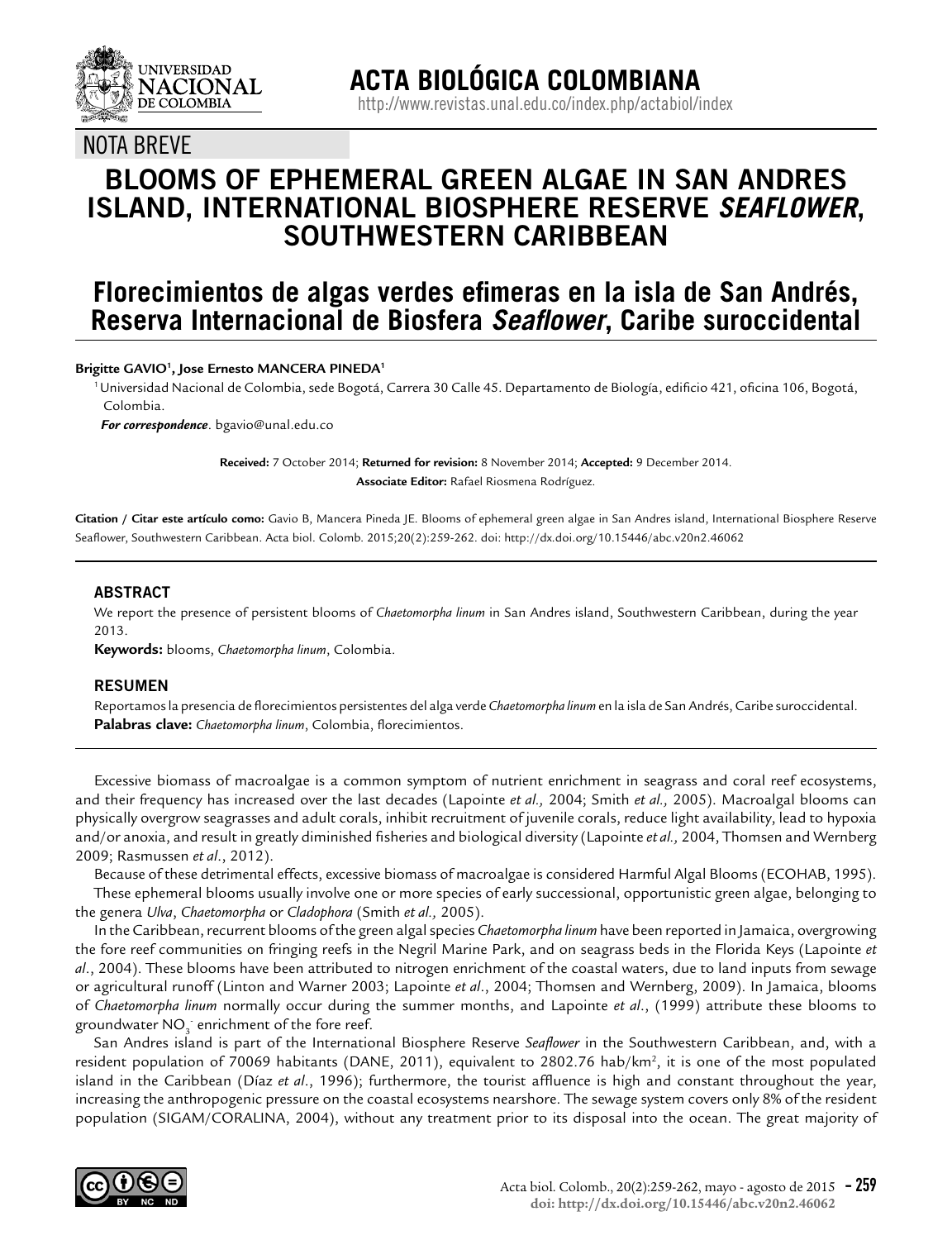the population wastewater is disposed in septic tanks, but its leaking is impacting heavily its nearshore waters and ecosystems (Marín and Cadavid, 2001).

From February to May 2013, and again from September to October of the same year, San Andres experienced unusual blooms of a filamentous green alga, identified as *Chaetomorpha linum* (Fig. 1). The alga presented the typical appearance of the species (Littler and Littler, 2000) with filaments up to 50 cm long. *Chaetomorpha* smothered seagrass beds (Fig. 2) before being washed ashore (Fig. 3). The alga formed large mats or "pillows" with sediment trapped in it (Fig. 2, arrows), which attached and moved upon seagrass for days, before ending on the beaches. The sediment-coated mats (Fig. 2) may have a scouring effect on



**Figure 1.** Filament of *Chaetomorpha linum*. Scale bar: 200 mm



**Figure 2.** Mats of *Chaetomorpha linum* smothering seagrass leaves.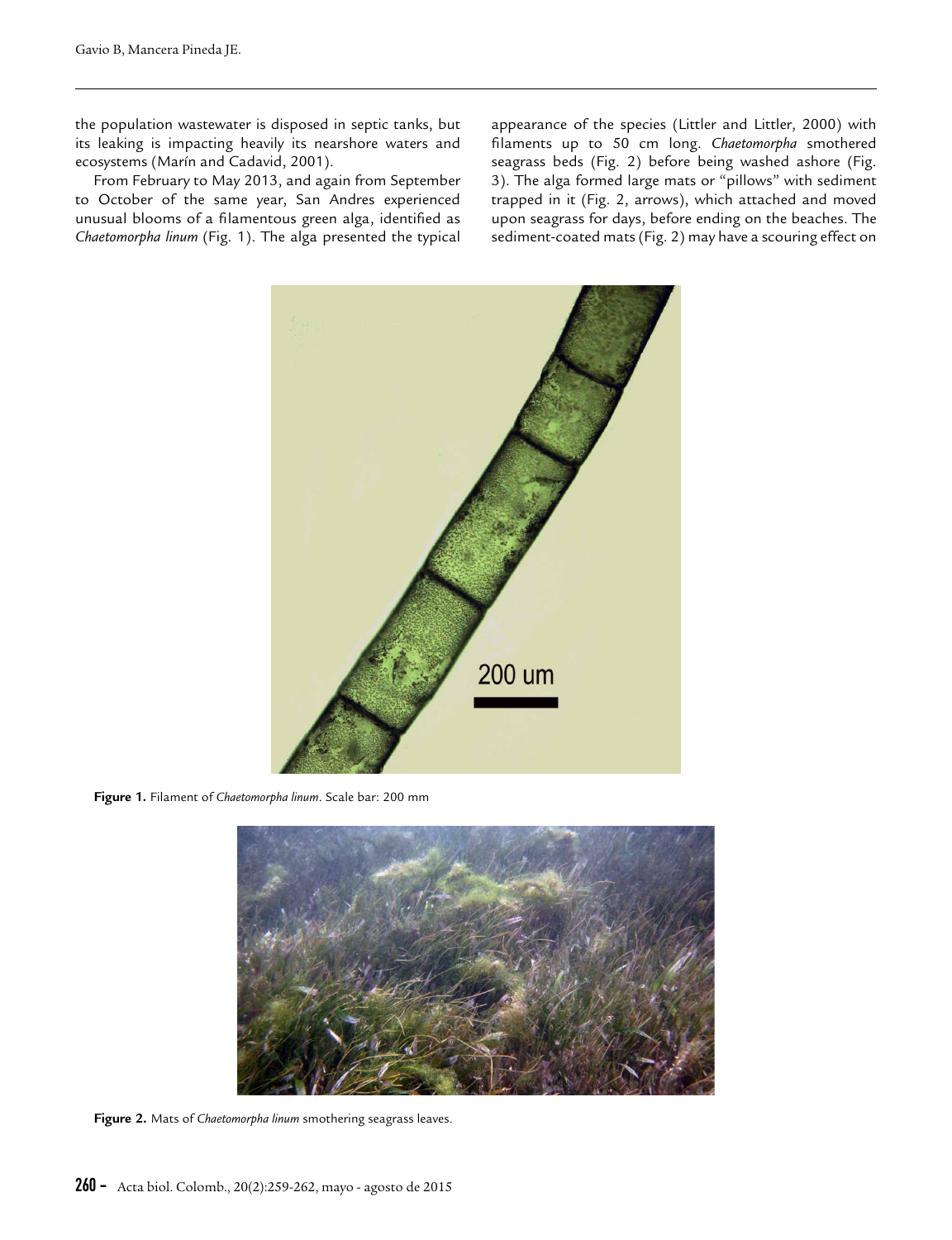

**Figure 3** *Chaetomorpha linum* washed ashore. Spratt Bight, San Andres island, Colombia, May 10th 2013.

seagrass leaves. The algae were not floating on the surface, but they were always found tumbling along the substrate, sometimes attaching to seagrass leaves and shoots; this behavior has already been reported, for the species, in other locations (Flindt *et al.,* 2007). These mats, beside the scouring effect, reduce light availability for seagrass shoots (Krause-Jensen *et al*., 1996; McGlathery, 2001), increase the sediment organic matter load, inducing the risk of anoxia and sulfide intrusion into meristematic areas of segrasses, therefore restricting seagrass growth (Nelson and Lee, 2001; Thomsen and Wernberg, 2009; Han and Liu, 2014). On the adjacent coral reefs, the presence of the mats was not observed.

In Jamaica, the first observed macroalgal blooms in shallow coastal waters were mainly due to *Chaetomorpha linum*, which smothered coral reefs and seagrass beds (Lapointe and Thacker, 2002). According to Lapointe *et al*., (2011) green tides composed of *Chaetomorpha linum* expanded in areas most influenced by sewage discharge.

Although we did not pursue water analysis on nutrient content, it is probable that the progressive nutriphication of the coastal waters of the island, which has been in act for at least the past 15 years (Gavio *et al*., 2010) is responsible for these conspicuous blooms. Eutrophication of shallow coastal bays typically causes a shift in dominance from seagrasses and perennial macroalgae to ephemeral, bloomforming algae (McGlathery *et al*., 2007).

In order to avoid the appearance of these blooms in the future and its negative effects on the nearshore ecosystems, it is urgent to improve the management of wastewater discharge and reduce the nutrient input on the coastal waters.

#### **ACKNOWLEDGEMENTS**

This contribution was supported by the Universidad Nacional de Colombia sede Caribe. We wish to thank Fredy Duque and Natalia Rincón for their valuable help.

#### **REFERENCES**

- DANE [Internet]. Estimaciones de población 1985-2005 y proyecciones de población 2005-2020 total municipal por área. 2011. [Consulted 12 May 2011]. Available from: https://www.dane.gov.co/index.php/es/poblacion-yregistros-vitales/proyecciones-y-series-de-poblacion/ proyecciones-de-poblacion
- Díaz JM, Díaz-Pulido G, Garzón-Ferreira J, Geister J, Sanchez J, Zea S. Atlas de los arrecifes coralinos del Caribe colombiano. I complejos arrecifales oceánicos. INVEMAR, Santa Marta; 1996. p. 29.
- ECOHAB. Introduction. In: Anderson DM, editor. The Ecology and Oceanography of Harmful Algae Blooms A National Research Agenda. WHOI, Woods Hole, MA, USA; 1995. p. 7-10.
- Flindt MR, Pedersen CB, Amos CL, Levy A, Bergamasco A, Friend PL. Transport, sloughing and settling rates of estuarine macrophytes: Mechanisms and ecological implications. Cont Shelf Res. 2007;27(8):1096-1103. Doi: http://dx.doi.org/10.1016/j.csr.2006.08.011
- Gavio B, Palmer-Cantillo S, Mancera E. Historical analysis (2000–2005) of the coastal water quality in San Andrés Island, SeaFlower Biosphere Reserve, Caribbean Colombia. Mar Pollut Bull. 2010;60(7):1018–1030. Doi: http://dx.doi.org/10.1016/j.marpolbul.2010.01.025
- Han Q, Liu D. Macroalgae blooms and their effects on seagrass ecosystems. J Ocean Univ China. 2014;13(5):791-798. Doi: http://dx.doi.org/10.1007/ s11802-014-2471-2
- Krause-Jensen D, McGlathery K, Rysgaard S, Christensen PB. Production within dense mats of the filamentous macroalga *Chaetomorpha linum* in relation to light and nutrient availability. Mar Ecol Progr Ser. 1996;134:207- 216. Doi: http://dx.doi.org/10.3354/meps134207
- Lapointe BE. Simultaneous top-down and bottom-up forces control macroalgal blooms on coral reefs (reply